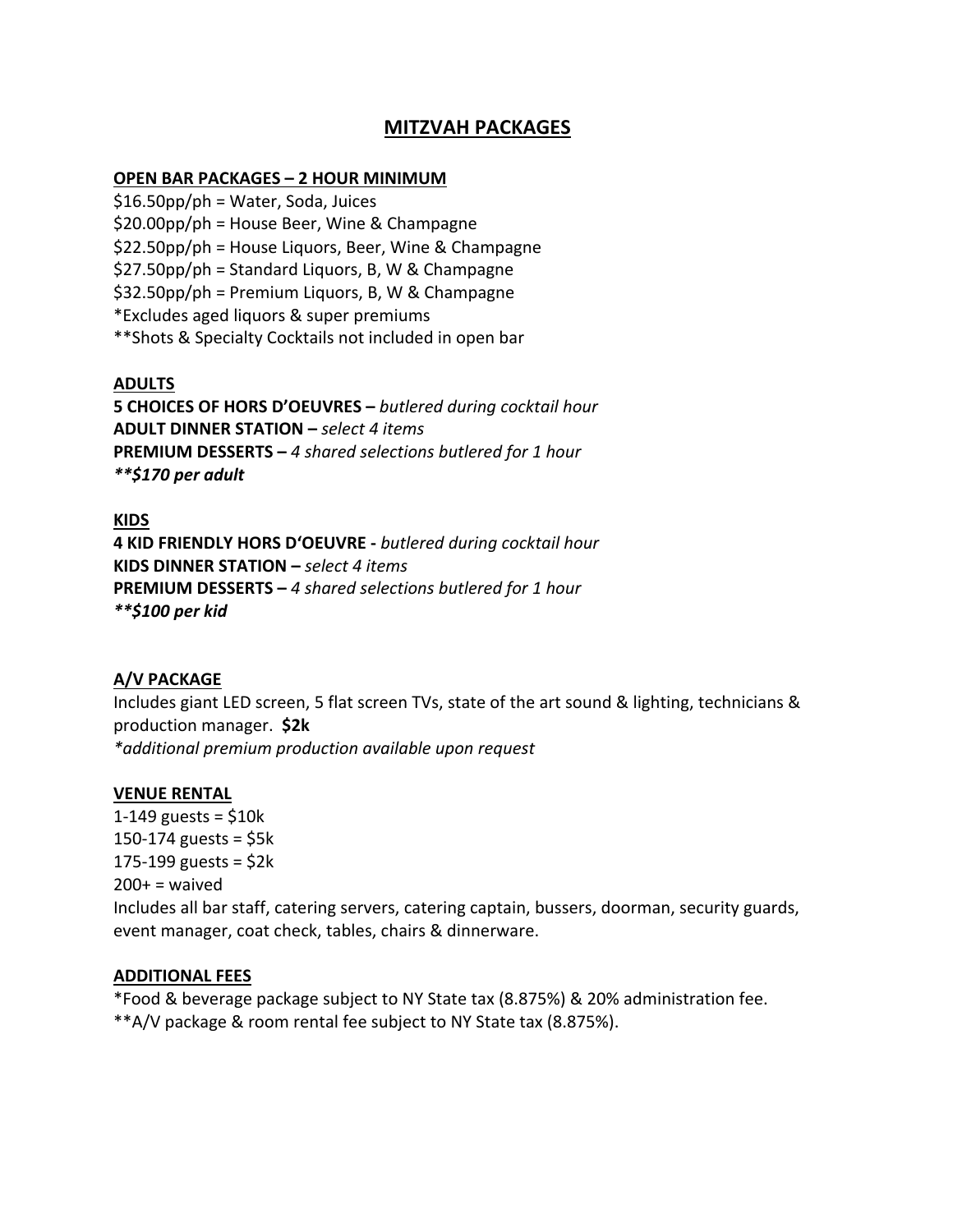# **ADULT PASSED HORS D' OEUVRES – (***CHOOSE 5)*

### **GARDEN**

**Truffled Potato Croquette -** *white truffle, aioli (vegetarian & nut free)* **Arancini –** *saffron, green peas, mozzarella (vegetarian & nut free)* **Mac & Cheese Croquette –** *provolone, mozzarella, parmesan (vegetarian & nut free)* **Veggie Spring Rolls –** *sweet chili sauce and chives (vegetarian, vegan & nut free)*  **Truffled Deviled Egg –** *caviar, chives (gluten & nut free)* **Caprese –** *heirloom tomatoes, burrata cheese, basil (vegetarian, gluten & nut free)* **Watermelon Feta –** *blistered shishito peppers (vegetarian, vegan, gluten & nut free)* **Cheese Tacos -** *fried cheese, roasted poblano peppers & queso fresco (vegetarian & nut free)*

## **LAND**

**Filet Mignon –** *horseradish, micro wasabi, crostini (nut free)* **Hard Shell Mini Taco (Beef or Chicken) -** *sour cream, lettuce, pico de gallo, cheddar (gluten & nut free)* **California Mini Sandwich –** *grilled chicken, avocado puree, swiss, bacon (nut free)* **Classic Beef Slider –** *cheddar, ketchup, caramelized onion, pickle (nut free)* **Chicken Lollipop –** *asian bbq sauce, toasted sesame seeds (nut free)* **Steak Tartare –** *crostini, capers, cornichon (nut free)* **Birria Tacos -** *seared beef short rib & mango habanero sauce (gluten & nut free)*

#### **SEA**

**Maine Lobster –** *tarragon lemon sauce, butter crostini (nut free)* **Smoked Salmon Canapé –** *avocado, seven grain crouton (nut free)* **Moroccan Glazed Shrimp –** *pomegranate glaze (gluten & nut free)* **Fluke Ceviche –** *aji, avocado, peruvian corn, lime, red onion (gluten & nut free)* **Rock Shrimp Popcorn –** *sweet & spicy sauce (nut free)* **Tuna Tartare -** *corn tostada, spicy peanut salsa macha & avocado (gluten free)* **Grilled Octopus Bite -** *roasted poblano peppers & tulum sauce (gluten & nut free)* **Shrimp & Crispy Polenta -** *skewer (nut free)*

#### **ADULT DINNER STATIONS**

*(SELECT 1 SALAD)*

**APPLE & POMEGRANATE –** *endive, toasted walnuts, aged balsamic* **AVOCADO CAESAR –** *lacinato kale, parmesan cheese croutons, caesar dressing*  **HEIRLOOM TOMATO –** *burrata cheese, basil, sherry vinegar* **WATERMELON & FETA –** *shishito peppers, arugula*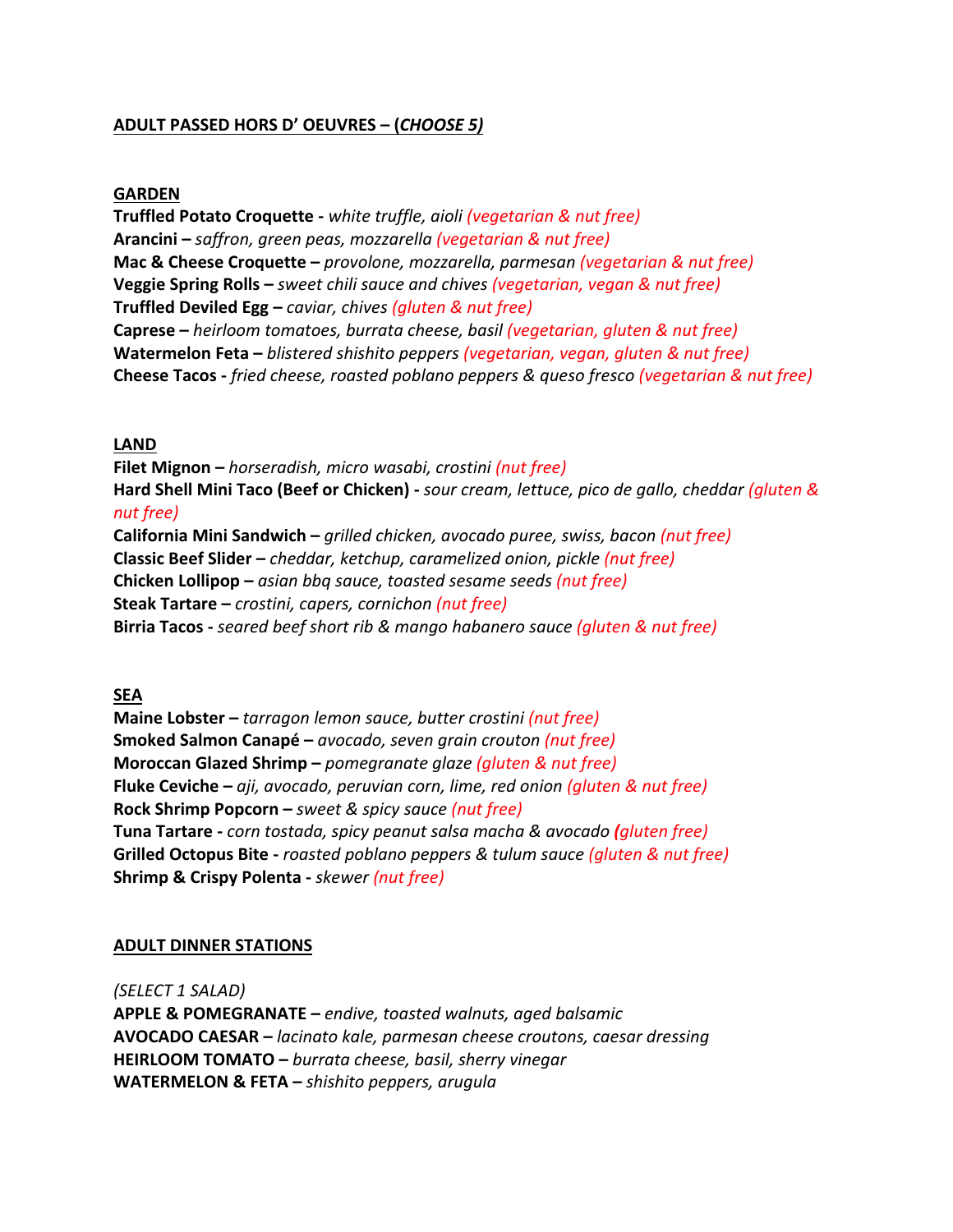*(SELECT 1 PASTA)* **ORECCHIETTE BOLOGNAISE –** *fresh herbs, pecorino* **RICOTTA RAVIOLI –** *chanterelle mushrooms, green peas, asparagus butter, sage.* **PENNE ALFREDO –** *parmesan, asiago*

*(SELECT 2 MAINS)* **ROASTED COD –** *asparagus, yukon gold potatoes, romanesco sauce* **TUNA –** *black pepper crust, arugula, heirloom tomato, olives, potatoes* **NY STRIP –** *truffle fries, truffle aioli, parmesan, bordelaise sauce* **PERUVIAN CHICKEN –** *aji sauce, sweet plantains* **ROASTED CHICKEN –** *wild mushrooms, golden potatoes* **CAULIFLOWER RIB EYE –** *Romanesco sauce, endive, apple, pomegranate, arugala*

**KIDS PASSED HORS 'D OEUVRES**

*(ALL ITEMS INCLUDED)*

**COUNTRY STYLE CHICKEN TENDERS –** *Dijon honey mustard dipping sauce* **EMPANADA –** *(choose 1) cheese, beef or vegetable* **PIGS N' BLANKETS –** *classic mustard dip* **BEEF TACO BITES –** *corn shell, sour cream, lettuce, pico de gallo, cheddar*

## **KIDS DINNER STATION**

*(SELECT 4)*

**CLASSIC MAC N CHEESE –** *3 cheese, breadcrumbs* **GRILLED CHESSE –** *4 cheese, roasted tomatoes, fresh sourdough* **NY STYLE PIZZA –** *classic cheese* **CHICKEN PARMESAN –** *marinara sauce, mozzarella* **FRIED CHICKEN SLIDER –** *tomatoes, pickles, house made mayo* **CHEESEBURGER SLIDER –** *american cheese, ketchup, onions, pickles* **IMPOSSIBLE SLIDER –** *cheddar, special sauce, pickles, onions* **CRISPY FRENCH FRIES IN A CONE BEER BATTERED ONION RINGS –** *marinara dipping sauce*

**DESSERTS** *(SELECT 4 TO BE SERVED TO ALL GUESTS)*

**Tiramisu –** *lady finger, mascarpone mousse (nut free)* **Chocolate Mousse Tart –** *cold cream (nut free)*